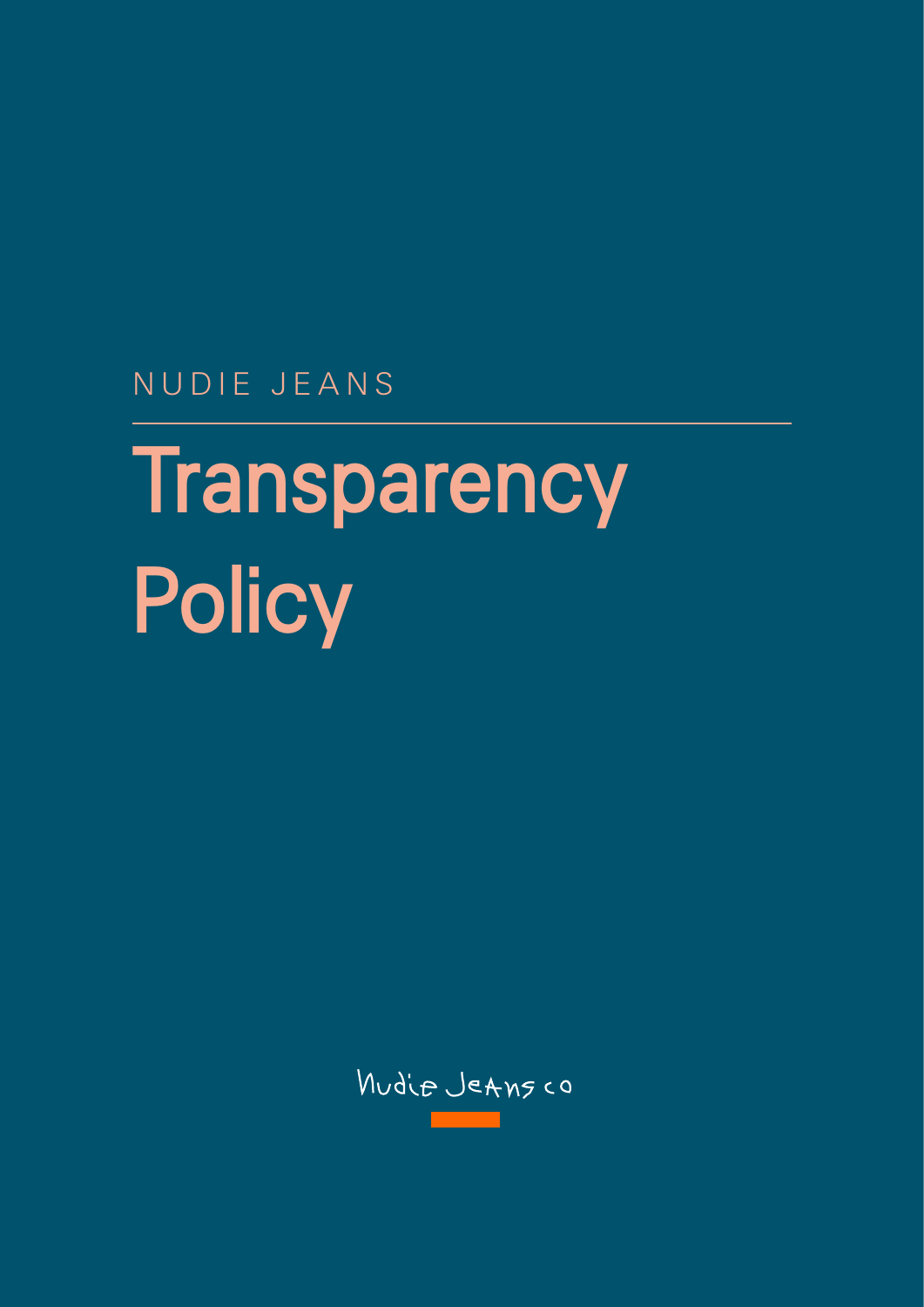## Nudie Jeans Transparency Policy

### INTRODUCTION

Transparency is a key part of Nudie Jeans' sustainability work and a crucial first step for taking responsibility throughout the supply chain.

In 2013 we started our Transparency Journey by launching our Production Guide, (www.nudiejeans. com/productionguide), a part of our website where information on our production chain is presented visually. We believe that product transparency, along with efforts made to improve working conditions, will assure our customers that we are genuinely working to improve all parts of our products and production. We know that not all of the information is entirely positive, but we believe that honesty about our production chain and working conditions is more valuable, creates credibility and is appreciated by our consumers. This will also help us be proactive and enable collaborations between industry partners for a more sustainable and transparent textile industry.

Since 2021, we have full product transparency online on the product card as a way to let consumers make an informed purchasing decision. This requires all partners in the supply chain of Nudie Jeans to provide as detailed information as possible for to be able to create the high level of transparency.

We also add those suppliers where we have an established and long term relationship with to the Open Apparel Registry to contribute to a more transparent textile industry.

To offer full transparency, we require our suppliers to:

- Report the use of any new subcontractor and obtain confirmation from Nudie Jeans in writing before beginning production.
- Provide subcontractor's full company name, contact person and address.
- Ensure that subcontractors comply with the terms of this Policy. The supplier is liable for any actions in violation of this Policy

Supplier information published on Nudie Jeans' website:

- Factory location
- Type of products produced
- Type of supplier and starting year of collaboration
- Number of workers
- Summary of the most recent audit including both positive and negative findings and improvements made.
- General information on fabrics and trims.
- Any relevant third party certification

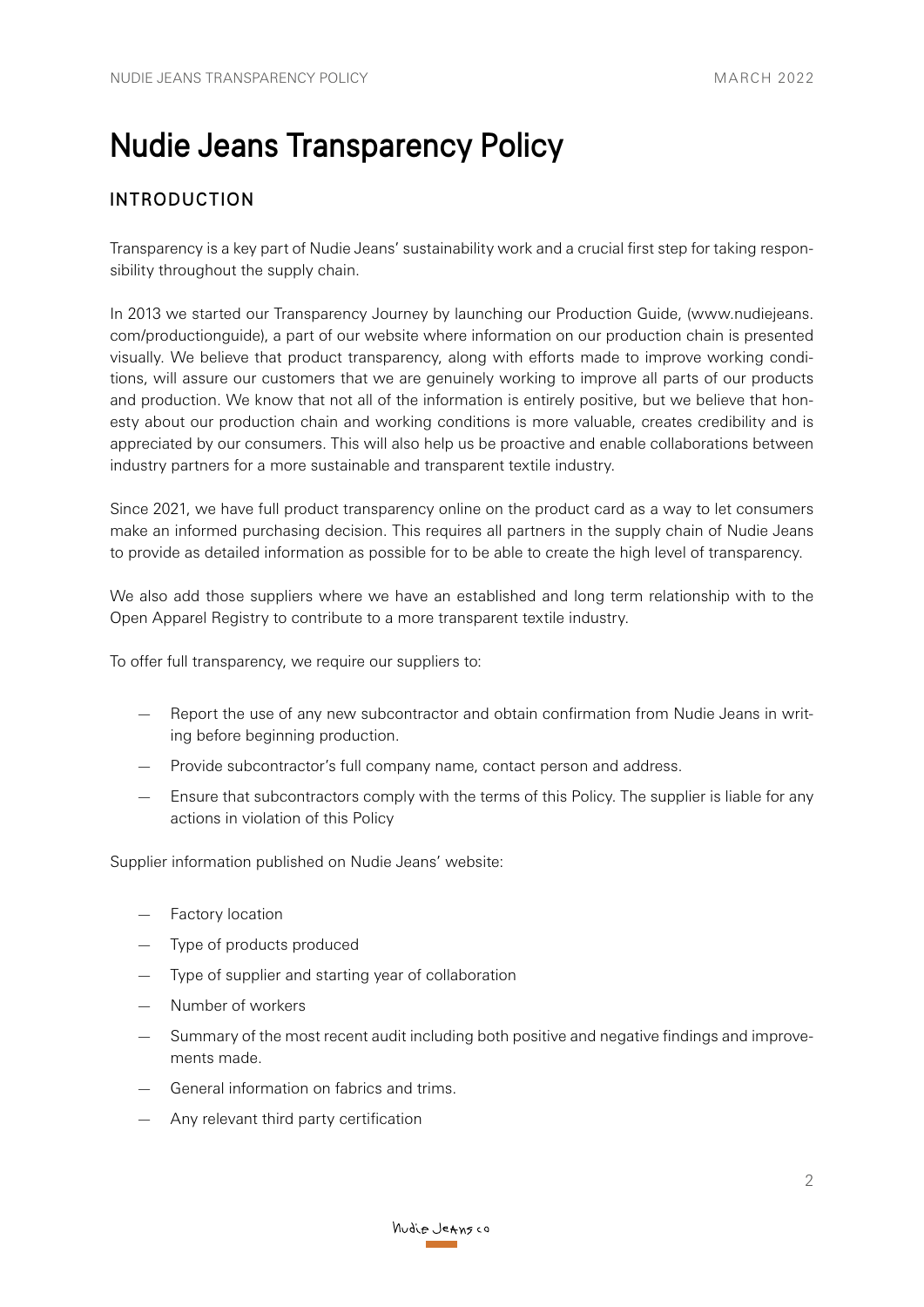- If there is a trade union active in the factory
- If there is committees actives in the factory
- If the factory has been visited by Nudie Jeans staff or representatives.

#### REQUIRMENTS BY FAIR WEAR FOUNDATION

As a member of Fair Wear Foundation (www.fairwear.org), we have committed to disclosing our factory list as part of the apparel and footwear industry's efforts for more transparency to improve working conditions. We therefore request consent to share information about your facility via FWF in their database. The database is open only to FWF members. Increased supplier transparency will enable member brands to cooperate in follow-ups of corrective action plans, for example.

As part of Nudie Jeans' work with FWF, Nudie Jeans may share the following supplier information.

- 1. Factory name
- 2. Factory address
- 3. Production type
- 4. Parent company
- 5. Unique Identification Number
- 6. Number of workers (ranges only)
- 7. Audit information
- 8. Complaint information
- 9. Worker Education Program information

FWF will, in return:

- Publish all information listed above on the internal information management system, which other FWF member brands will be able to search. Note that:
	- › FWF member brands will be able to see which other FWF member brands are sourcing from your factory.
	- › FWF member brands will not be able to see any members brands from factories with which they have no sourcing relationship.
- Publish the information referred to in points 1 to 6 above on its website a[t www.fairwear.org](https://www.fairwear.org/)
- Share the information referred to in points 1 to 6 above with local stakeholders that aim to improve labor conditions.